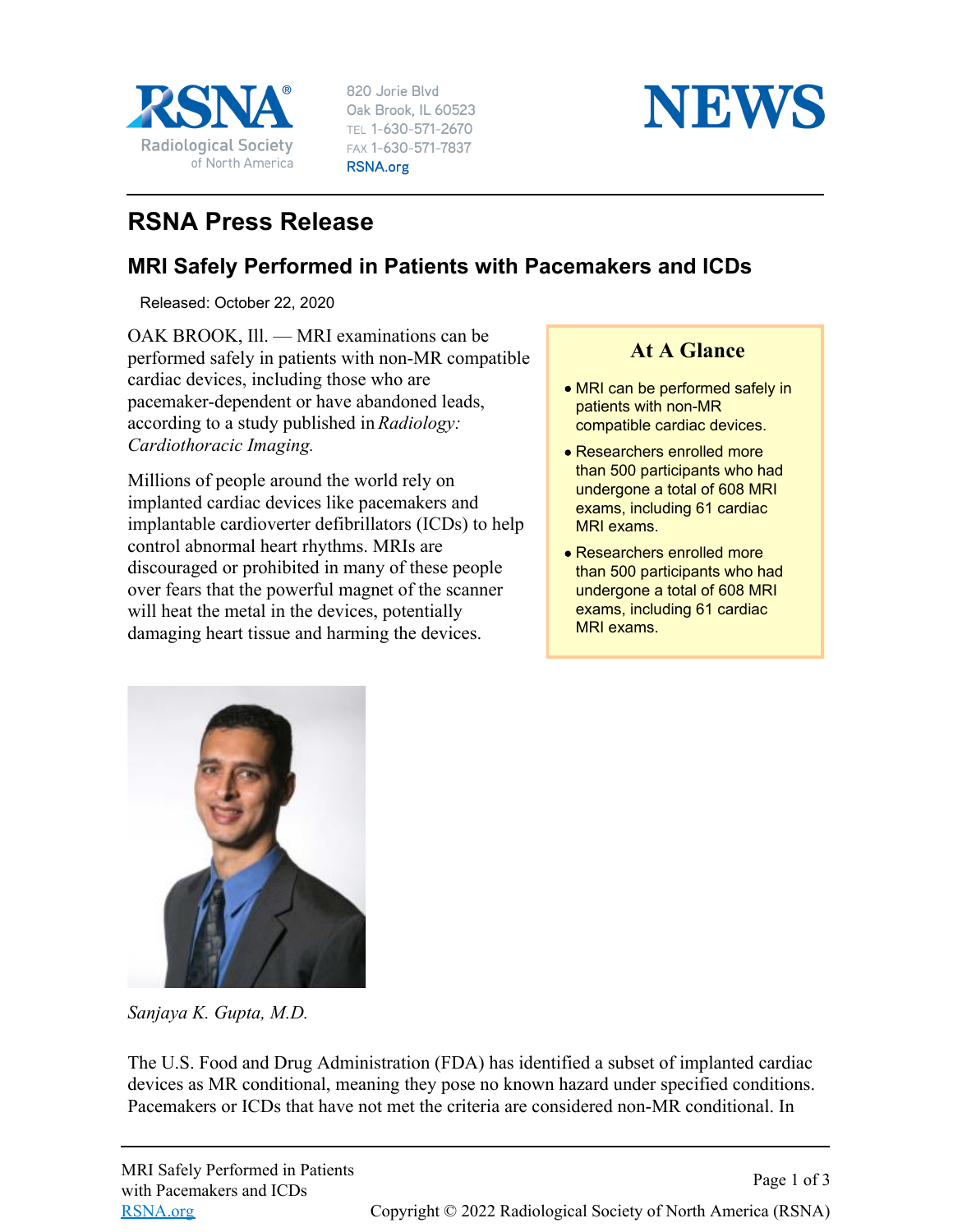these patients, clinicians are forced to choose between removing a necessary cardiac device or getting an alternate and potentially less-effective imaging test.

"While all devices implanted in patients today are MRI compatible, millions of people worldwide, including many young people, have older devices considered not compatible," said study lead author Sanjaya K. Gupta, M.D., from Saint Luke's Mid America Heart Institute in Kansas City, Missouri. "It's unfair to tell these people that they can't get an MRI for the rest of their lives."

Prior research has demonstrated the safety of performing MRI exams in patients with non-MR conditional devices. However, those studies did not account for pacemaker-dependent ICD patients, or patients whose hearts won't function if the defibrillator is removed or stops working. Other groups not accounted for in previous studies include patients undergoing chest and cardiac MRI exams and patients with abandoned or fractured leads, or wires that connect the device to the heart.

To develop a more comprehensive picture of risk, Dr. Gupta and colleagues established the Patient Registry of Magnetic Resonance Imaging in Non-Approved Devices (PROMeNADe). They enrolled more than 500 participants who had undergone a total of 608 MRI exams, including 61 cardiac MRI exams. Participants included people from groups not accounted for in previous research.

Patients had their devices checked before and after each MRI and had their vital signs monitored closely by a nurse during their time in the scanner. Devices were turned to asynchronous mode in pacemaker-dependent patients before they went in the scanner. ICD patients had tachycardia therapies disabled during the MRI.

The results demonstrated that MRI exams—including chest MRI exams—can be performed safely in pacemaker-dependent ICD patients and in patients with non-MR conditional devices or abandoned leads.

"There were no adverse events," Dr. Gupta said. "The protocol worked amazingly well. We had no issues with any of the patients and no harm to the devices."

The registry is now the largest series of MRI scans that has ever been put together in patients with pacemaker-dependent ICDs. It is also the second largest in patients with abandoned or fractured leads and the third largest in non-compatible devices.

Results from a survey of the physicians who had referred the patients for MRI underscored the importance of the exams. According to responses from 150 physicians, MRI results changed the suspected diagnosis 25% of the time and changed suspected prognosis in 26% of participants, with planned medical or surgical treatment being changed 42% of the time.

"We're hopeful that our work will add support to expand the FDA's indications for devices that are considered MRI-compatible," Dr. Gupta said.

The study was inspired, in part, by the case of a patient with a brain tumor who was unable to get sorely needed MRI examinations because her pacemaker was not MR conditional. Without MRI results to precisely localize the tumor, the patient had to undergo several risky surgeries.

"A lot of work went into this study but it's worth it when you consider all the lives